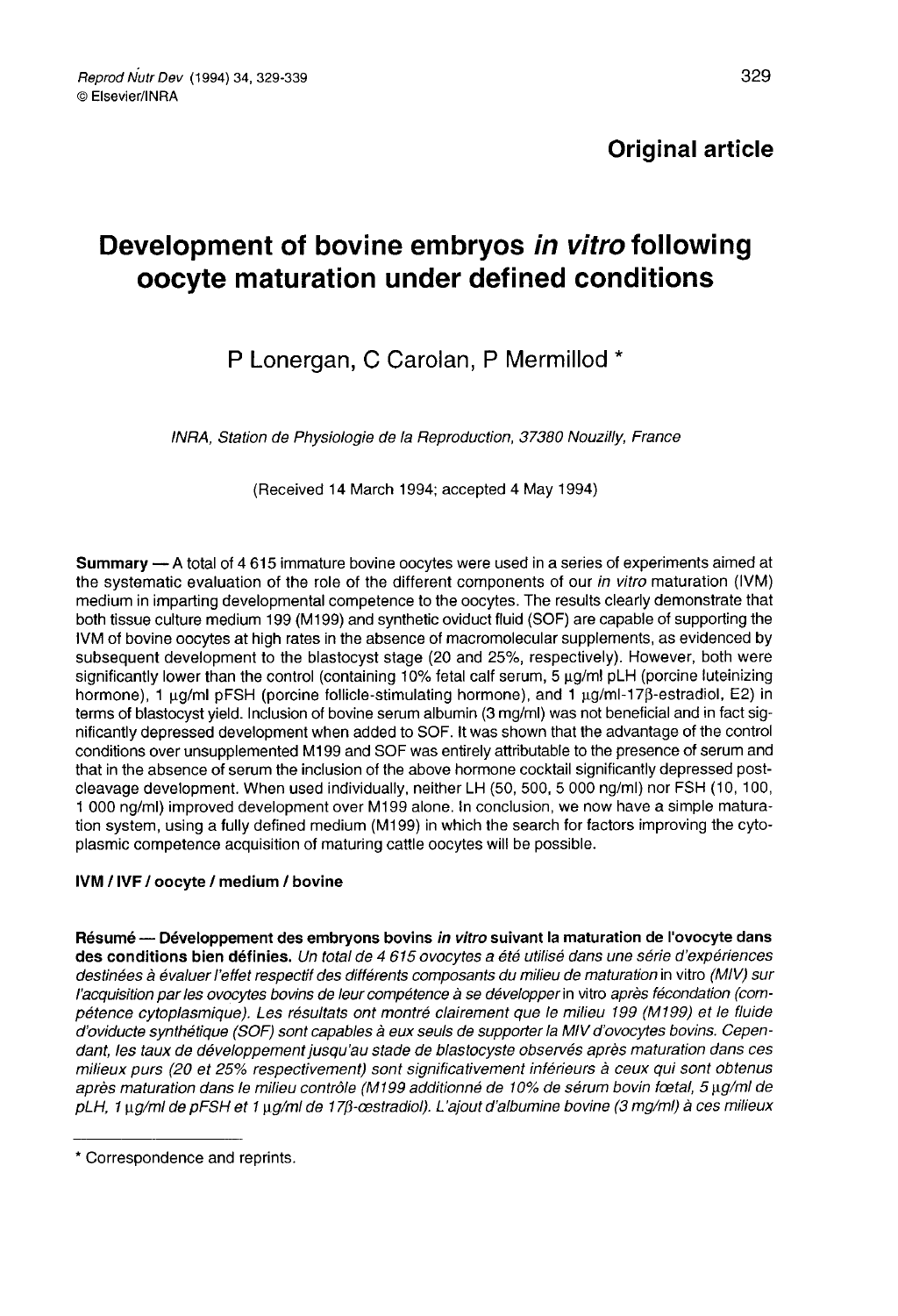n'améliore pas la qualité de la maturation. Au contraire, l'albumine diminue le taux de développement lorsqu'elle est ajoutée au SOF pendant la maturation. Nous avons montré que l'entièreté de l'effet bénéfique du milieu contrôle résidait dans la présence de sérum. En effet, les hormones (FSH et LH) ajoutées ensemble ou séparément (à différentes concentrations) au milieu de maturation n'améliorent pas la compétence cytoplasmique des ovocytes. En conclusion, nous disposons maintenant d'un système simple dans lequel nous allons pouvoir rechercher, parmi les constituants du sérum, ceux qui agissent sur la compétence cytoplasmique de l'ovocyte bovin.

#### MIV / FIV / ovocyte / milieu de culture / bovin

#### INTRODUCTION

In recent years substantial progress has been made in the development of procedures for the in vitro maturation (IVM), fertilization (IVF) and culture (IVC) of bovine embryos (for reviews, see Brackett and Zuelke, 1993; Trounson et al, 1994). However, further improvements are necessary to maximize embryo production. In most laboratories, the production of viable embryos plateaus out at 20-30% of inseminated oocytes in spite of numerous variations on the basic technique. It would appear that not all oocytes are fully capable of responding to the maturation conditions to which they are exposed. The shortfall in developmental ability is probably due to inadequacies in cytoplasmic maturation.

Much research in the area of in vitro cattle embryo production has been directed towards the identification of factors involved in imparting developmental competence to the oocyte following IVM. Factors important during IVM include: 1) the hormonal environment of the oocyte prior to and during IVM (Moor and Trounson, 1977; Zhang and Armstrong, 1989); 2) the presence of serum in the IVM medium (Downs et al. 1986); and 3) the association of follicular or cumulus cells (ie somatic factors) with the maturing oocyte (Vanderhyden and Armstrong, 1989). These factors may play a role in supporting oocyte cytoplasmic maturation, which is critical for subsequent fertilization and development.

It has been well established that culture conditions for IVM of mammalian oocytes can significantly influence the subsequent development of such oocytes (mouse: Eppig et al, 1990; Van de Sandt et al, 1990; pig: Yoshida et al, 1992; cattle: Fassi-Fihri et al, 1991; Keefer et al, 1991; Ectors et al, 1992; Rose and Bavister, 1992). However, the specific mechanisms by which various IVM medium components affect subsequent development remain speculative. The situation is further confused by the chemical heterogeneity introduced into the medium by serum.

The present series of experiments involved the use of 4 615 immature bovine oocytes to systematically examine the role of the components of our IVM medium to determine their relative importance in imparting developmental competence to the oocytes.

#### MATERIALS AND METHODS

#### General procedures

#### Oocyte collection and maturation

Oocytes were obtained by aspiration of 2-6 mm follicles of ovaries from slaughtered cows. All oocytes completely surrounded by unexpanded cumulus cells were used (average 5.7 oocytes per ovary); they were washed 4 times in modified phosphate-buffered saline (PBS) (supplemented with pyruvate 36 mg/!, gentamycin and 0.5 mg/ml bovine serum albumin, BSA Sigma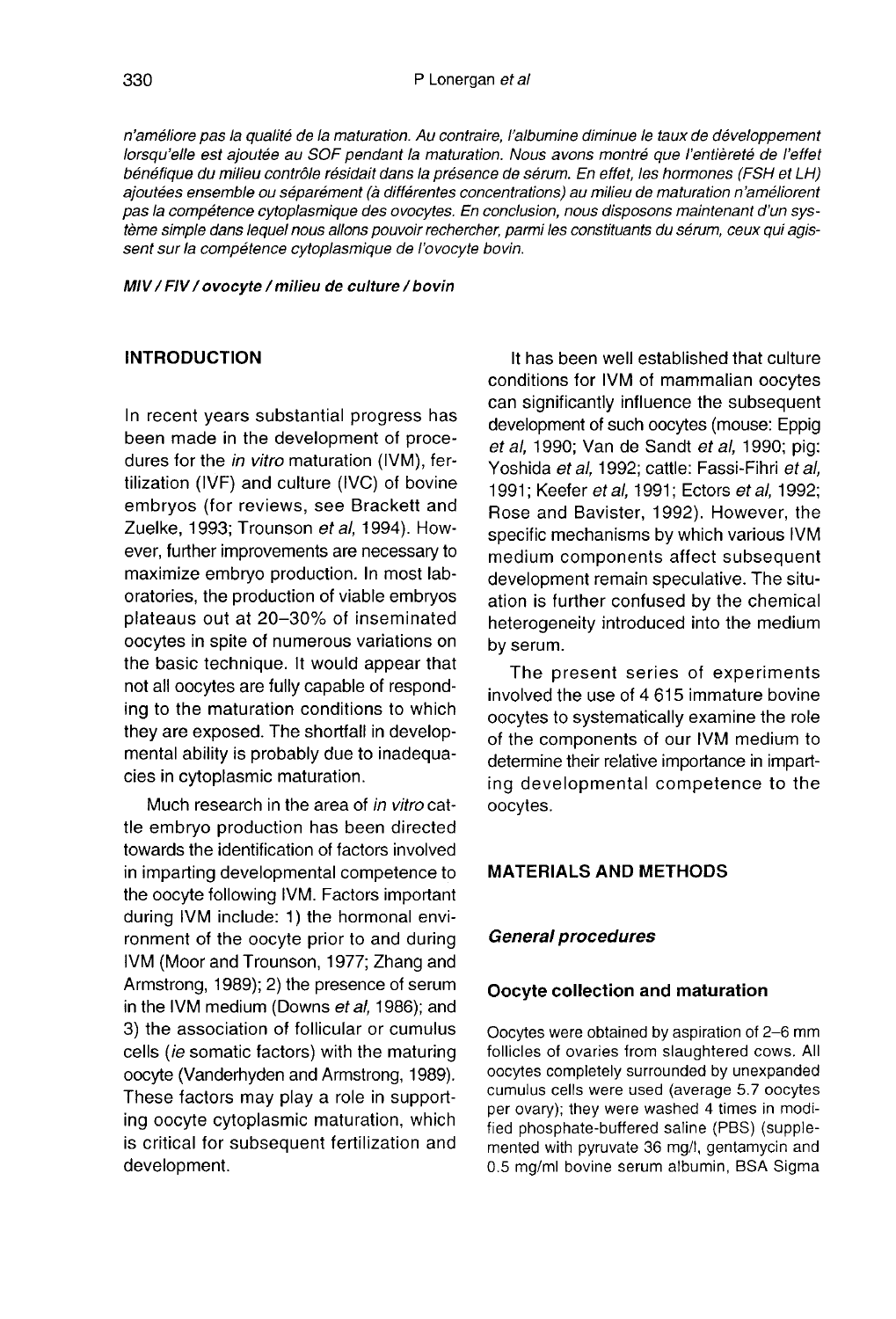fraction V, cat # A9647). Groups of up to 50 oocytes were transferred to 4-well plates (Nunc, Roskilde, Denmark) containing 500 ul of medium for 24 h maturation at 39°C in an atmosphere of<br>5% CO<sub>2</sub> in air with maximum humidity.<br>————————————————————

The control medium used for maturation throughout all experiments consisted of tissue culture medium 199 (M199, Gibco, Paisley, Scotland, cat #041-01150H) supplemented with 10% heat-treated fetal calf serum (FCS, Gibco cat #011-06180H), 5 gg porcine luteinizing hormone (pLH) per ml, 1 wg porcine follicle-stimulating hormone ( $pFSH$ ) per ml and 1  $\mu$ g 17 $\beta$ -estradiol (E2) ml. pLH and pFSH were supplied by JF Beckers, Liege, Belgium).

#### In vitro fertilization

Following maturation, cumulus expansion was visually assessed under a stereo-microscope. Oocytes were then washed 4 times in PBS and once in fertilization medium before being transferred in groups of up to 100 into 4-well plates containing 250 µl fertilization medium (TALP, containing 10  $\mu$ g heparin-sodium salt (167 U/mg, Calbiochem, San Diego, CA) per ml) per well. Motile spermatozoa were obtained by centrifugation of frozen-thawed spermatozoa on a Percoll (Pharmacia, Uppsala, Sweden) discontinuous density gradient (2 ml at 45% over 2 ml at 90%) for 20-30 min at 700  $\sigma$  at room temperature. The same ejaculate from one bull was used through out all experiments. Viable spermatozoa, collected at the bottom of the 90% fraction were washed in TALP and pelleted by centrifugation at 100 g for 10 min at room temperature. Sper matozoa were counted in a hemocytometer and<br>diluted in the appropriate volume of TALP to give a concentration of 4 x 10<sup>6</sup> spermatozoa/ml; 250 pl of this suspension was added to each fertilization well to obtain a final concentration of 2 x 106 spermatozoa/ml. Plates were then incubated for 18-21 h in 5%  $CO<sub>2</sub>$  in humidified air at 39 $^{\circ}$ C.

#### In vitro culture

For all experiments culture took place in modified synthetic oviduct fluid medium (SOF; Takahashi and First, 1992) under paraffin oil in a humidified atmosphere of 5%  $CO<sub>2</sub>$ , 5%  $O<sub>2</sub>$ , 90%  $N<sub>2</sub>$  at 39°C. Cumulus cells were removed from presumptive zygotes by vortexing for 2 min in 2 ml PBS. The zygotes were subsequently washed

twice in PBS and twice in SOF before being transfwice in PBS and twice in SOF before being transferred to the culture droplets (1 zygote/ $\mu$ l medium).<br>Fetal calf serum was added (10% v/v) 24 h after Fetal calf serum was added (10% v/v) 24 h after placement in culture (ie 48 h post-fertilization). Cleavage was assessed 48 h after placement in culture (% non-cleaved, 2-4 cells, 5-8 cells). The number of embryos developing to the expanded blastocyst stage was assessed on days 6-8 of culture. Hatching was recorded on day 8 of culture. It should be noted that while this hatching rate was sufficient for comparisons among treatments it should not be considered as representative of the total hatching rate in our system as in cases where culture was continued beyond day 8 additional hatching occurred.

While every effort was made to totally remove cumulus cells prior to placement in culture, this was not achieved in all cases, with a monolayer being evident in the culture droplet at the end of the culture period. Preliminary experiments would suggest that these cells are not essential for embryo development.

#### Experiment 1: effect of basal medium used during IVM on subsequent development

In an effort to see if the SOF we used for culture of post-fertilization embryos could support IVM without adversely affecting subsequent development, oocytes were matured in either M199, SOF (as used for embryo culture, ie with 3 mg/ml BSA, but without serum) or control medium (see above) (Experiment 1a).

To ensure that the effect of the SOF above was not due solely to the presence of BSA, a second experiment was performed in which BSA was added to M199 at the same concentration (3 mg/ml) during maturation (Experiment 16).

## Experiment 2: effect of addition of hormones and/or serum to the IVM medium on subsequent development

(a) M199 vs M199 + H vs M199 + FCS vs Control (b) SOF vs SOF + H vs SOF + FCS vs SOF + H + FCS vs Control

Oocytes were matured in either M199 or SOF. This was used supplemented with (i) H:  $5 \mu g$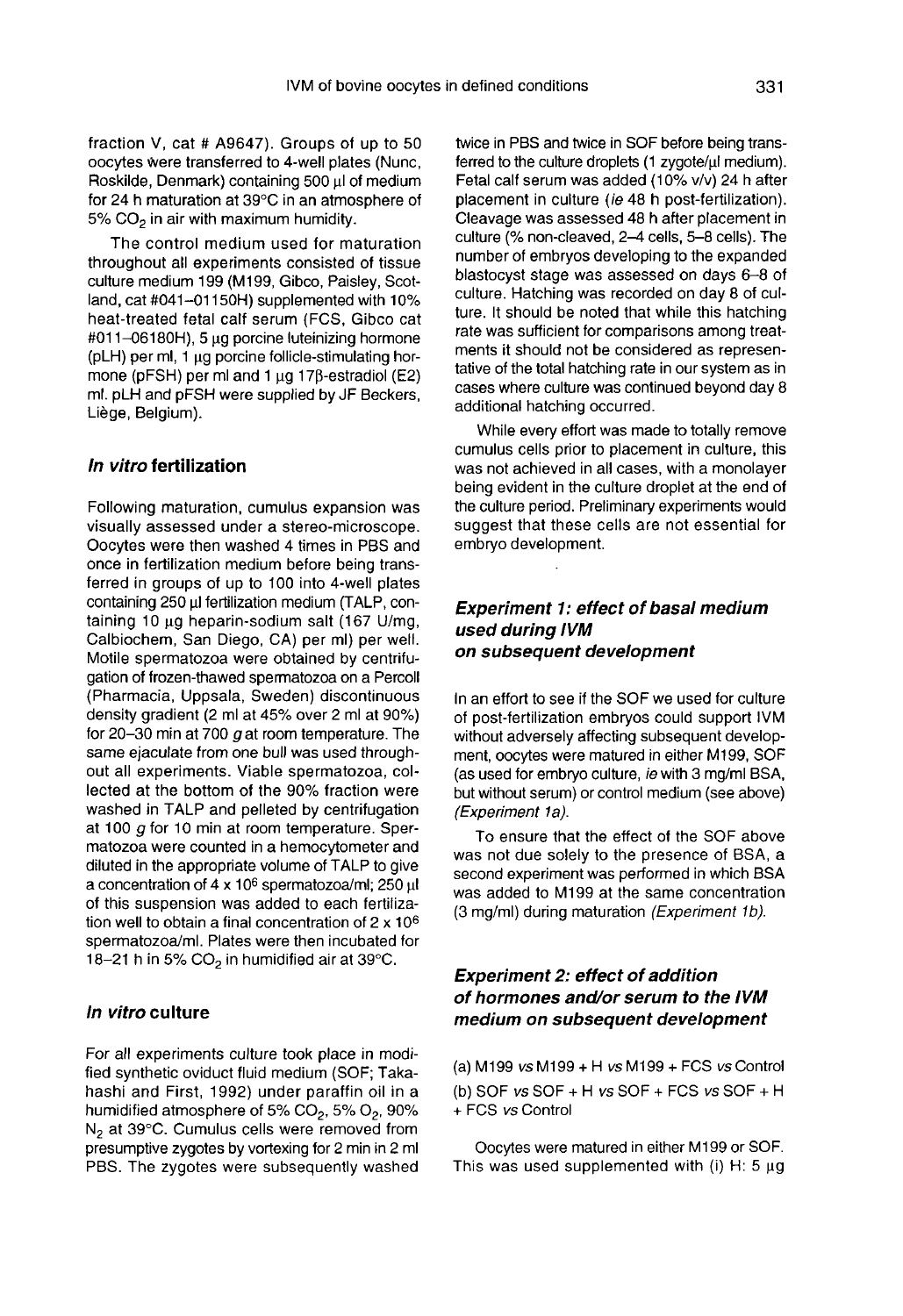LH/ml, 1.0  $\mu$ g pFSH/ml, 1  $\mu$ g 17 $\beta$ -estradiol; (ii) 10% heat-treated FCS; or (iii) a combination of (i) and (ii).

## Experiment 3: effect of addition of pFSH to IVM medium on subsequent development

To assess the effect of FSH on development, oocytes were matured in M199 alone or in the presence of pFSH at 10, 100 or 1 000 ng/ml.

## Experiment 4: effect of pLH addition to IVM medium on subsequent development

To assess the effect of LH on development, oocytes were matured in M199 alone or in the presence of pLH at 50, 500, or 5 000 ng/ml.

## RESULTS

## Experiment la

The results are shown in table I. In the majority of cases with M199 and in all cases with SOF, oocytes did not exhibit cumulus expansion following IVM. Oocytes matured in control medium always exhibited pronounced expansion. There was no significant difference in terms of cleavage rate, % 5-8 cells or hatching rate between any of the 3 groups. While there was no significant differences between M199 and SOF in terms of blastocyst yield, both were significantly lower than the control  $(P < 0.05)$ expressed as a percentage of oocytes inseminated (20 and 25 vs 37%, respectively) or oocytes cleaved (24 and 31 vs 44%, respectively).

## Experiment 1b

The results are shown in table II. Addition of BSA to M199 had no effect on any of the parameters studied. In contrast, addition of BSA to SOF significantly reduced the blastocyst yield, taken either as a percentage of oocytes inseminated (31 vs 17%, respectively) or oocytes cleaved (40 vs 25%, respectively). Both M199 and SOF, either in the presence or absence of BSA were significantly lower than the control in terms of blastocyst yield.

## Experiment 2

The results are shown in tables III and IV. Addition of hormones and serum, either alone or in combination with M199 and SOF had a marked positive effect on cumulus

Table I. Effect of medium used during IVM on subsequent bovine embryo development.

| Treatment | Ova * | No embryos<br>cleaved (%) | No embryos<br>$5 - 8$ cell $(%)$ | No embryos<br>blastocysts on<br>day $8(%)$ | % blastocysts<br>/cleaved | No embryos<br>hatched on<br>$day 8$ (% hatching) |
|-----------|-------|---------------------------|----------------------------------|--------------------------------------------|---------------------------|--------------------------------------------------|
| M199      | 168   | 136 (81)                  | 84 (50)                          | $33a$ (20)                                 | 24a                       | 13 (39)                                          |
| SOF + BSA | 185   | 146 (79)                  | 90(49)                           | $46a$ (25)                                 | 31 <sup>a</sup>           | 20(43)                                           |
| Control   | 191   | 159 (83)                  | 105(55)                          | 70 <sup>b</sup> (37)                       | 44 <sup>b</sup>           | 31(44)                                           |

a,b.c Values in the same column with different superscripts differ significantly ( $\chi^2$ ,  $P < 0.05$ ). \* Total of 3 replicates. Control: M199 supplemented with 5  $\mu$ g/ml LH + 1  $\mu$ g/ml FSH + 1  $\mu$ g/ml E<sub>2</sub> + 10% FCS.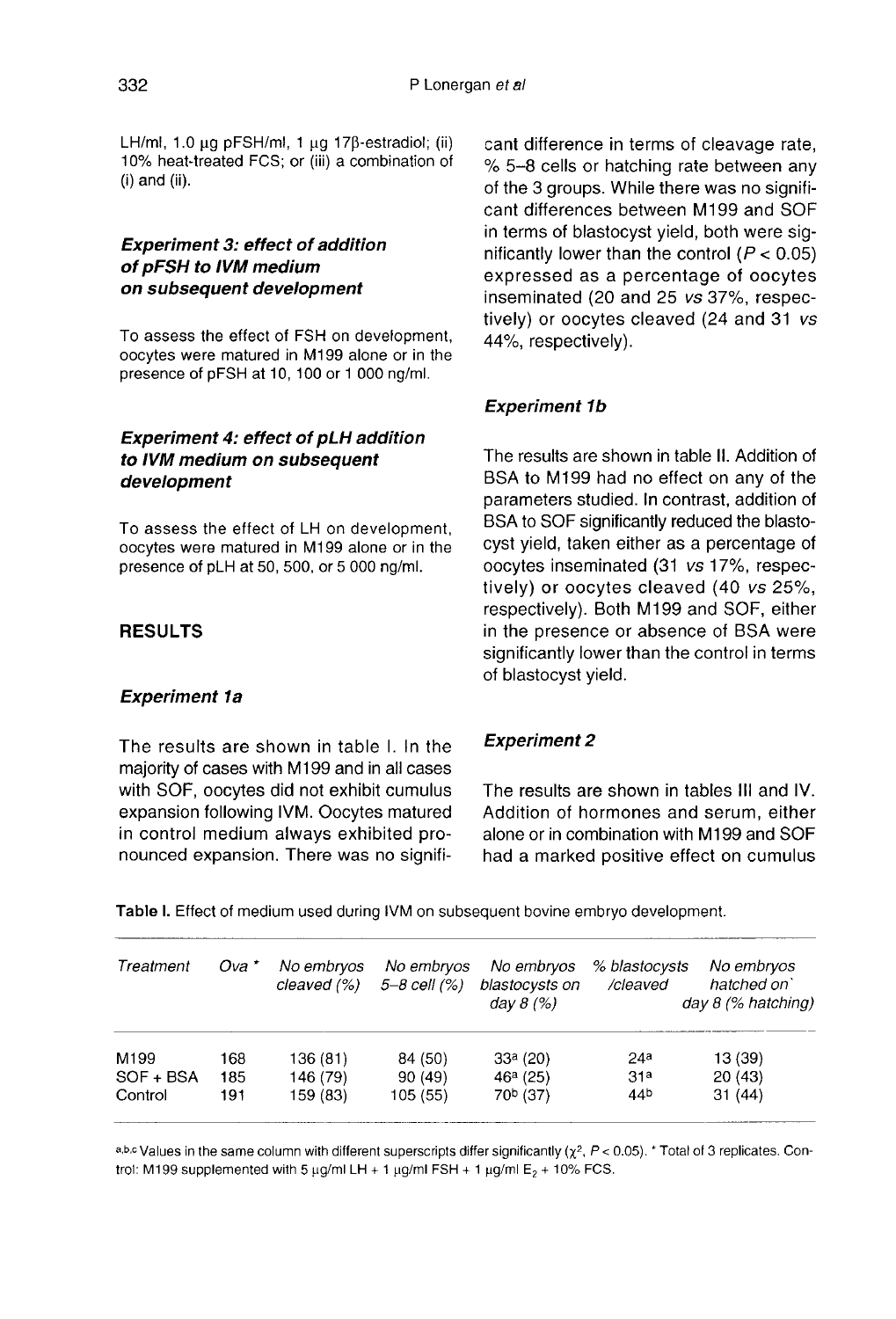| Treatment        | BSA       | Ova * | No embryos<br>cleaved (%) | No embryos<br>5-8 cell (%) | No embryos<br>blastocysts<br>on day $8$ (%) | % blastocysts<br>/cleaved |
|------------------|-----------|-------|---------------------------|----------------------------|---------------------------------------------|---------------------------|
| M <sub>199</sub> |           | 119   | (65)<br>78ª               | 51 (43)                    | 24ab(20)                                    | 31ab                      |
|                  | $+$       | 131   | 96ab (73)                 | 61(47)                     | $31ab$ (24)                                 | 32ab                      |
| <b>SOF</b>       |           | 106   | 83 <sup>b</sup><br>(78)   | 48 (45)                    | 33ac(31)                                    | $40^{\circ}$              |
|                  | $\ddot{}$ | 124   | 83ab (67)                 | 50 (40)                    | $21b$ (17)                                  | 25 <sup>b</sup>           |
| Control          |           | 118   | 85ab (72)                 | 51(43)                     | (37)<br>44¢                                 | 52c                       |

Table II. Effect of BSA inclusion in IVM medium on subsequent bovine embryo development.

a.b.c Values in the same column with different superscripts differ significantly  $(x^2, P < 0.05)$ . Total of replicates. Control: M199 supplemented with 5  $\mu$ g/mi LH + 1  $\mu$ g/ml FSH + 1  $\mu$ g/ml E<sub>2</sub> + 10% FCS.

Table III. Effect of addition of serum and/or hormones to M199 during IVM on subsequent bovine embryo development.

| Treatment  | Ova * | No embryos<br>cleaved (%) | No embryos<br>5-8 cell (%) | No embryos<br>blastocysts<br>on day $8$ (%) | % blastocysts<br>/cleaved |
|------------|-------|---------------------------|----------------------------|---------------------------------------------|---------------------------|
| M199       | 159   | 130 <sup>a</sup> (82)     | 82 (52)                    | 44 <sup>a</sup> (28)                        | 34ab                      |
| $M199 + H$ | 157   | 118 $ac(75)$              | 80(51)                     | $27b$ (17)                                  | 23 <sup>b</sup>           |
| $M199 + S$ | 171   | 118pc(69)                 | 89 (52)                    | $53a$ (31)                                  | 45 <sup>a</sup>           |
| Control    | 213   | $163ac$ (76)              | 119 (56)                   | $60a$ (28)                                  | 37 <sup>a</sup>           |

a,b,c Values in the same column with different superscripts differ significantly ( $\chi^2$ , P < 0.05). \* Total of 4 replicates. Control: M199 supplemented with 5  $\mu$ g/ml LH + 1  $\mu$ g/ml FSH + 1  $\mu$ g/ml E<sub>2</sub> + 10% FCS.

expansion. Addition of hormones to M199 significantly depressed the yield of blastocysts after IVF compared with M199 alone. This effect of hormones was removed in the presence of serum. There was no difference, however, between IVM in M199 alone, M199 + serum, or the control.

Addition of hormones to SOF during IVM significantly depressed the subsequent blastocyst hatching rate. As observed with M199, the addition of serum completely blocked this effect.

#### Experiment 3

The results are shown in table V. FSH at any of the concentrations studied significantly improved cumulus expansion compared with M199 alone. Addition of 100 ng/ml FSH significantly increased the cleavage rate over that of M199 alone. However, at higher (1 000 ng/ml) or lower (10 ng/ml) concentrations there was no difference. Addition of FSH at any of the concentrations studied had no effect on blastocyst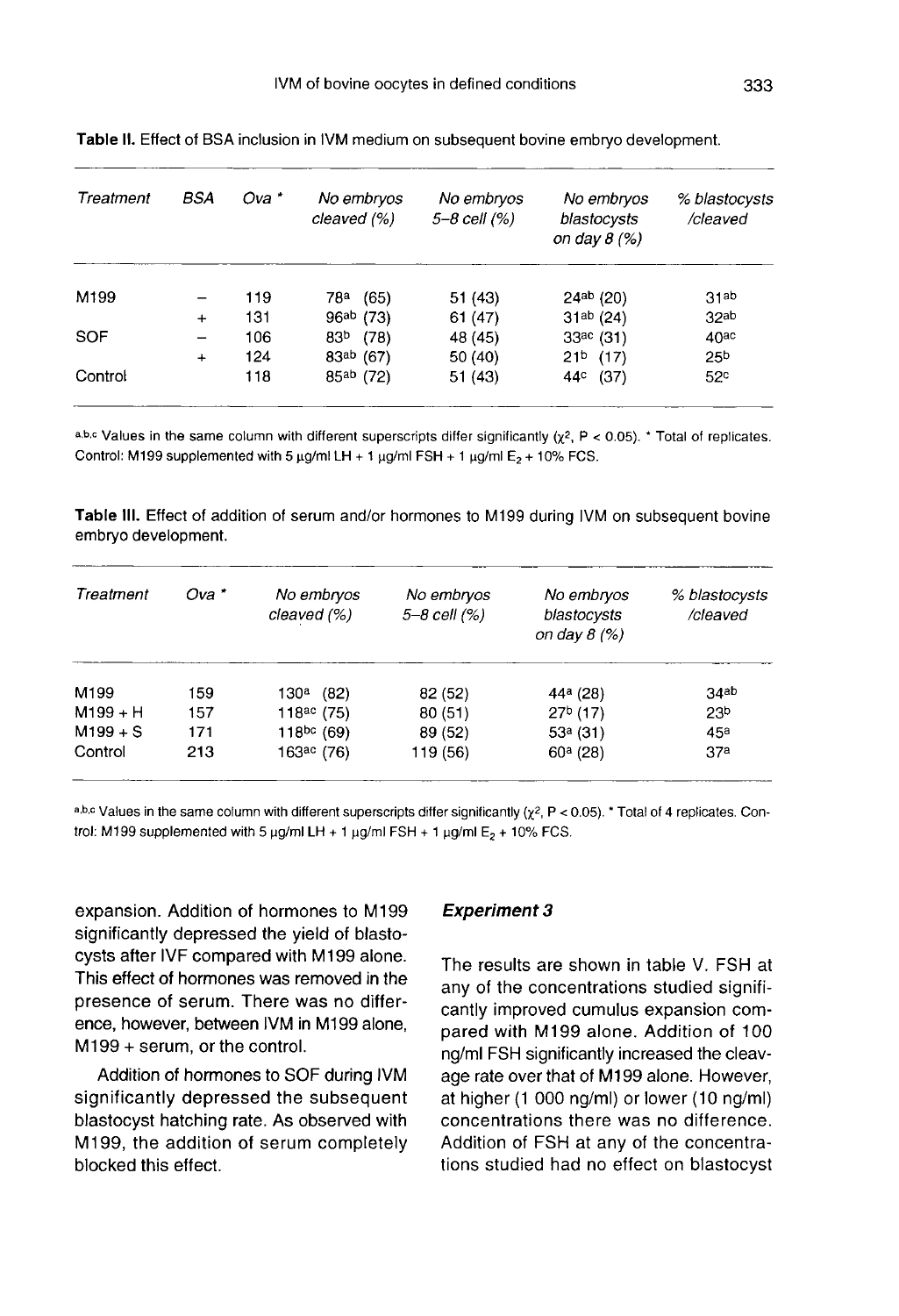| Treatment       | Ova * |          | No embryos No embryos<br>cleaved $(%)$ 5-8 cell $(%)$ | No embryos<br>blastocysts<br>on day $8(%)$ | % blastocysts<br>/cleaved | No embryos<br>hatched on<br>$day 8$ (% hatching) |
|-----------------|-------|----------|-------------------------------------------------------|--------------------------------------------|---------------------------|--------------------------------------------------|
| SOF             | 180   | 144 (80) | (58)<br>105ª                                          | $34^a$ (19)                                | 24a                       | 14ac(41)                                         |
| $SOF + H$       | 160   | 130 (81) | $85^{ab}$ (53)                                        | $35a$ (22)                                 | 27ac                      | $8^a$ (23)                                       |
| $SOF + FCS$     | 166   | 130 (78) | 82ab (49)                                             | $30^a$ (18)                                | 23 <sup>a</sup>           | $15^{bc}$ (50)                                   |
| $SOF + H + FCS$ | 162   | 118 (73) | $75b$ (46)                                            | 43ab (27)                                  | 36bcd                     | $22^{bc}$ (51)                                   |
| Control         | 163   | 126 (77) | $91^{ab}$ (56)                                        | $54b$ (33)                                 | 43 <sup>d</sup>           | $26^{bc}$ (48)                                   |

Table IV. Effect of addition of serum and/or hormones to SOF during IVM on subsequent bovine embryo development.

a,b,c Values in the same column with different superscripts differ significantly ( $\chi^2$ , P < 0.05). \* Total of 4 replicates. Control: M199 supplemented with 5  $\mu$ g/ml LH + 1  $\mu$ g/ml FSH + 1  $\mu$ g/ml E<sub>2</sub> + 10% FCS.

| Treatment        | Ova * | No embryos<br>cleaved (%) | No embryos<br>5-8 cell (%) | No embryos<br>blastocysts<br>on day $8(%)$ | % blastocysts<br>/cleaved | No embryos<br>hatched on<br>$day 8$ (% hatching) |
|------------------|-------|---------------------------|----------------------------|--------------------------------------------|---------------------------|--------------------------------------------------|
| M <sub>199</sub> | 174   | $140^a$ (80)              | 87 (50)                    | $34^a$ (19)                                | 24 <sup>a</sup>           | 15 (44)                                          |
| 10 <sub>ng</sub> | 174   | 151 <sup>ab</sup> (87)    | 100 (57)                   | $31a$ (18)                                 | 20 <sup>a</sup>           | $10a$ (32)                                       |
| 100 na           | 172   | 153 <sup>b</sup><br>(89)  | 98 (57)                    | (25)<br>43                                 | 28ab                      | $12a$ (28)                                       |
| 1 000 ng         | 162   | 135ab (83)                | 80 (49)                    | $31a$ (19)                                 | 23 <sup>a</sup>           | 16 <sup>b</sup> (52)                             |
| Control          | 176   | 146ab (83)                | 91(52)                     | $55b$ (31)                                 | 38b                       | $30b$ (54)                                       |

|  | Table V. Effect of pFSH addition to IVM medium on subsequent bovine embryo development. |
|--|-----------------------------------------------------------------------------------------|
|--|-----------------------------------------------------------------------------------------|

a.b.c Values in the same column with different superscripts differ significantly ( $\chi^2$ , P < 0.05). \* Total of 3 replicates. Control: M199 supplemented with 5  $\mu$ g/ml LH + 1  $\mu$ g/ml FSH + 1  $\mu$ g/ml E<sub>2</sub> + 10% FCS.

yield compared to M199 alone. All concentrations except 100 ng FSH were significantly lower than the control in terms of blastocyst yield.

## Experiment 4

The results are shown in table VI. Addition of LH at concentrations in excess of 50 ng/ml significantly improved cumulus expansion compared to M199 alone. There was no significant difference in terms of cleavage rate amongst any of the 5 treatment groups. There was not much variation in the %5-8 cell embryos at 72 hpi, except between 50 ng LH and 5 000 ng LH ( $P < 0.05$ , 39 vs 51%, respectively). In terms of blastocyst yield, expressed either as a percentage of oocytes inseminated or of oocytes cleaved, there was no difference between maturation in M199 alone or in the presence of LH at any of the concentrations studied. How-

334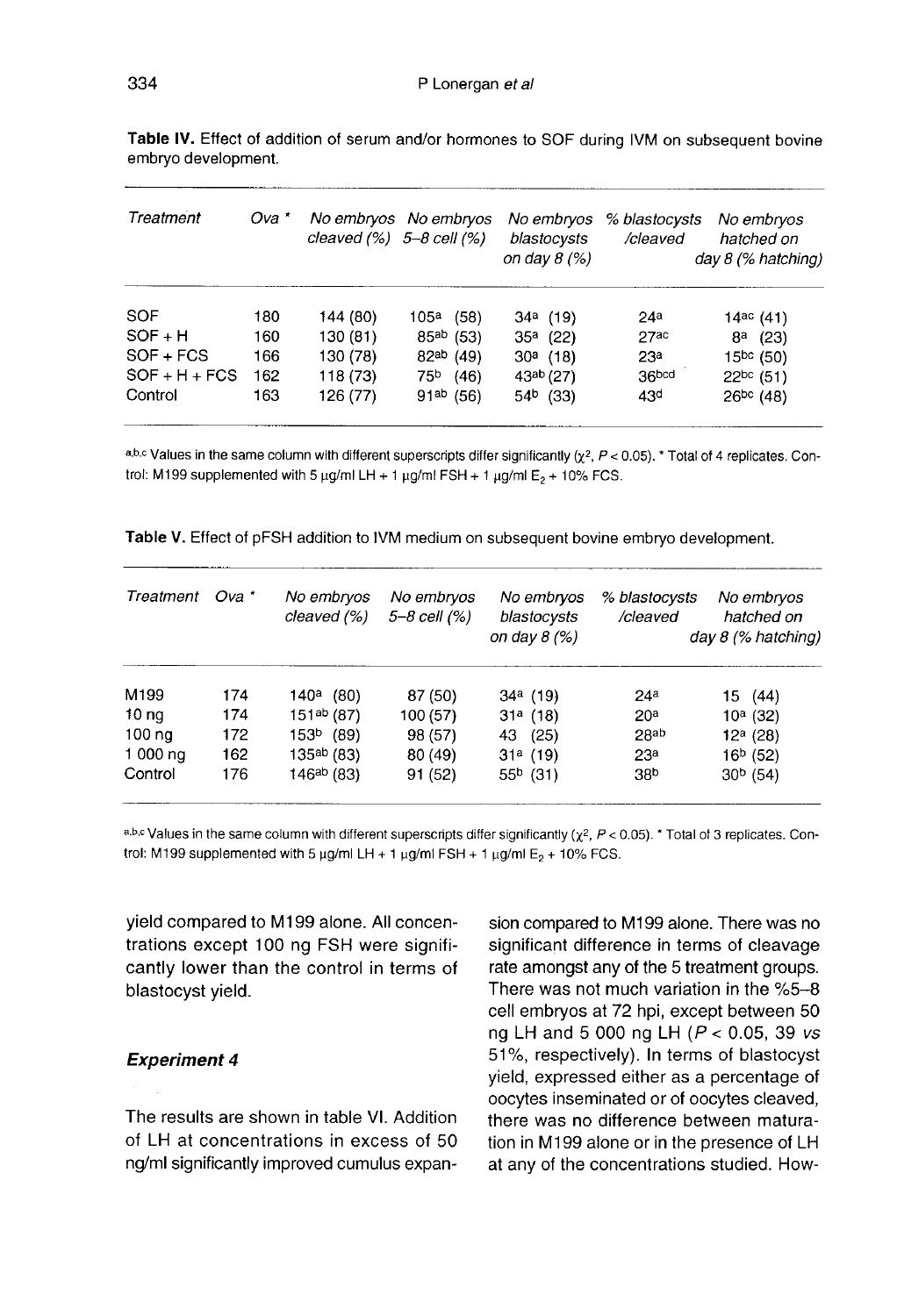| Treatment | Ν | Ova | No embryos<br>cleaved (%) | No embryos<br>$5 - 8$ cell $(% )$ | No embryos<br>blastocysts on<br>day $8(%)$ | % blastocysts<br>/cleaved |
|-----------|---|-----|---------------------------|-----------------------------------|--------------------------------------------|---------------------------|
| M199      | 4 | 167 | 167 (72)                  | 79ab (47)                         | $40^a$ (24)                                | 33 <sup>a</sup>           |
| 50 ng     | 3 | 155 | 109 (70)                  | $60^a$ (39)                       | $33a$ (21)                                 | 30 <sup>a</sup>           |
| 500 ng    | 5 | 263 | 194 (74)                  | 121ab (46)                        | 56a(21)                                    | 29a                       |
| 5 000 ng  | 5 | 280 | 218 (78)                  | 143 <sup>b</sup><br>(51)          | 75 <sup>a</sup> (27)                       | 34a                       |
| Control   | 5 | 219 | 172 (78)                  | 101 <sup>ab</sup> (46)            | $87b$ (40)                                 | 51 <sup>b</sup>           |

Table VI. Effect of pLH addition during IVM on subsequent bovine embryo development.

a,b Values in the same column with different superscripts differ significantly ( $\gamma^2$ , P < 0.05). N: number of replicates. Control: M199 supplemented with 5  $\mu$ g/ml LH + 1  $\mu$ g/ml FSH + 1  $\mu$ g/ml E<sub>2</sub> + 10% FCS.

ever, all were significantly lower than the control for both parameters.

#### **DISCUSSION**

Two principal factors known to influence the IVM process in many species are protein and hormonal media supplements. The complex culture medium TCM 199 buffered with bicarbonate or HEPES and supplemented with various sera and/or gonadotropin (FSH, LH) and/or steroid  $(E_2)$ hormones has been the most widely used culture medium for the study of bovine oocyte maturation. It has also been reported that follicular somatic cells affect subsequent in vitro development when oocytes are cultured with these cells during IVM (Staigmiller and Moor, 1984; Critser et al, 1986; Lu and Gordon, 1987; Lutterbach et al, 1987; Faundez et al, 1988; Chikamatsu et al, 1989). However, as pointed out by Downs et al (1991), the presence of unidentified components or contaminants in these supplements makes it difficult to know with certainty whether the response of the oocyte is attributable to a certain hormonal or chemical manipulation during culture or is, at least in part, influenced by unknown components of the supplement.

The results of Experiment 1 demonstrate that both M199 and SOF are capable of supporting the IVM of bovine oocytes in the absence of macromolecular supplements as evidenced by subsequent development, although to a lower extent than control conditions in terms of blastocyst yield. It was also clearly demonstrated that BSA is not a necessary supplement and in fact depresses blastocysts yield when added to SOF.

It has been shown that cumulus expansion is not necessary to achieve normal nuclear configurations during IVM (Sirard et al, 1988). The present study confirms this finding by taking the results further along the developmental axis, ie to the blastocyst stage. In the majority of experiments using M199 alone for IVM, and in all those using SOF alone for IVM, no cumulus expansion was observed; however, subsequent blastocyst yields were unaffected. In some instances, oocytes exhibited pronounced expansion in M199 alone. The reasons for the inconsistency are unclear but are probably partly related to the number of oocytes cultured per unit volume as well as the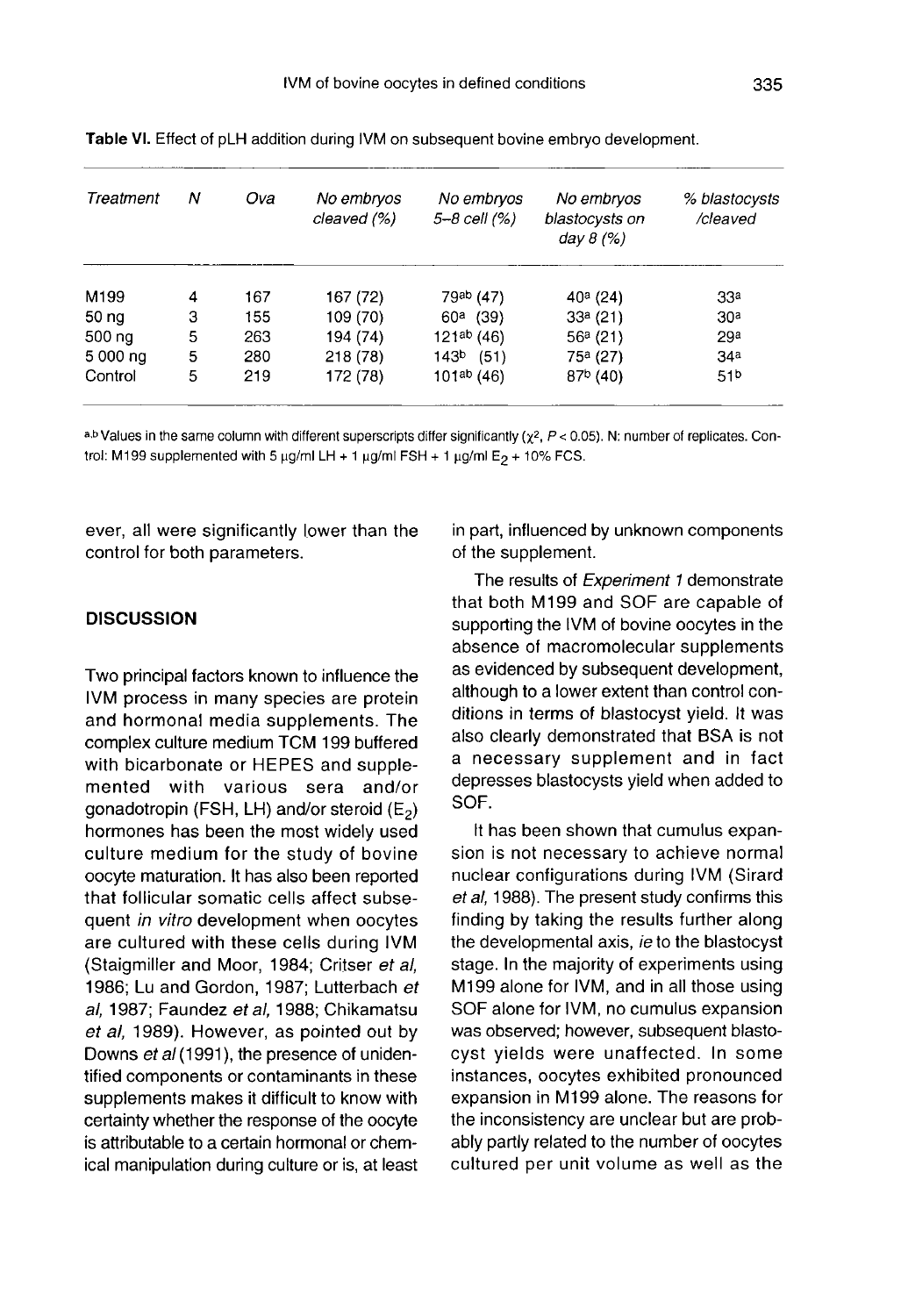amount of cumulus cover per oocyte. Olson et al (1991) found that while supplementation of the IVM medium with FSH (50 ng) and/or  $LH$  (1  $\mu$ g) markedly enhanced cumulus expansion, it did not affect cleavage rate or early development. This is in agreement with the results of the present study where expansion was observed after inclusion of pFSH at any concentration studied and at pLH concentrations above 50 ng/ml.

There are conflicting reports in the literature regarding the necessity for and optimal concentrations of hormones and serum. The addition of gonadotropins, LH and/or FSH during IVM has been shown to improve the developmental potential for oocytes of the mouse (Jinno et al, 1989; Downs et al, 1991), rat (Shalgi et al, 1979; Vanderhyden and Armstrong, 1990), rabbit (Yoshimura et al, 1989), goat (Younis et al, 1991), sheep (Moor and Trounson, 1977; Staigmiller and Moor, 1984), and cow (Fukushima and Fukui, 1985; Brackett et al, 1989; Younis et al, 1989; Zuelke and Brackett, 1990). However, other authors have reported no effect of exogenous hormones (Fukui and Ono, 1989; Keefer et al, 1993). While the reasons for such discrepancies are not always clear they are probably partly related to differences in the presence/absence of serum and also due to differences in post-fertilization culture systems. The ability of proteinfree defined culture medium to support hormonally enhanced bovine IVM has been demonstrated (Larson and Parks, 1990; Zuelke and Brackett, 1990; Coskun et al, 1991; Saeki et al, 1991; Ectors et al, 1992).

In the present study, the addition of both FSH and LH together to M199 or SOF depressed the blastocyst yield and hatching rate, following IVF. This effect was removed in the presence of serum. This is consistent with the known protective effect of serum and underlines the need to use a serum-free medium when testing the effects of exogenous substances. As pointed out by Downs et al (1991), the choice of macromolecular supplement is critical when testing the hormone responsiveness of isolated cumulus enclosed oocytes in culture. Most serum contains factors that suppress the hormone-induced response, emphasizing the importance of choosing medium supplements carefully.

When used individually, neither LH nor FSH, at any of the concentrations used, improved development over that of M199 alone. This suggests that in cases where the control was superior to M 199 the beneficial effect was fully attributable to the presence of serum. It should be noted that in some experiments (see tables II and III) no beneficial effect of serum was observed. The reasons for the discrepancy are unclear but may be due to differences in responsiveness among oocyte batches. The reason for the failure to show a positive effect of hormones in the present study compared to other reports lies in part in the fact that in our system the use of unsupplemented M199 results in higher yields of embryos following IVF than reported by most authors, rather than a reduced effect of the added hormones. The reasons for this may include differences in media use (we have observed marked differences in batches of M199), the quality of the water used in media preparation, differences among batches of oocytes (perhaps relating to variations in time and conditions from ovary collection to oocyte submission to IVM) and conditions of post-fertilization culture.

It is perhaps worth pointing out that  $E_2$  was not tested individually for 2 reasons. Firstly, due to its volatile nature it is likely that by the end of culture the amount of  $E_2$ is negligible. Secondly, it has been shown (Bindal *et al.* 1988) that lipophilic impurities in commercial preparations of phenol red, a pH indicator dye commonly used in tissue culture media (eg, TCM 199) have weak estrogenic activity. As a result, the validity of assessing the effect of  $E_2$  in such media is questionable.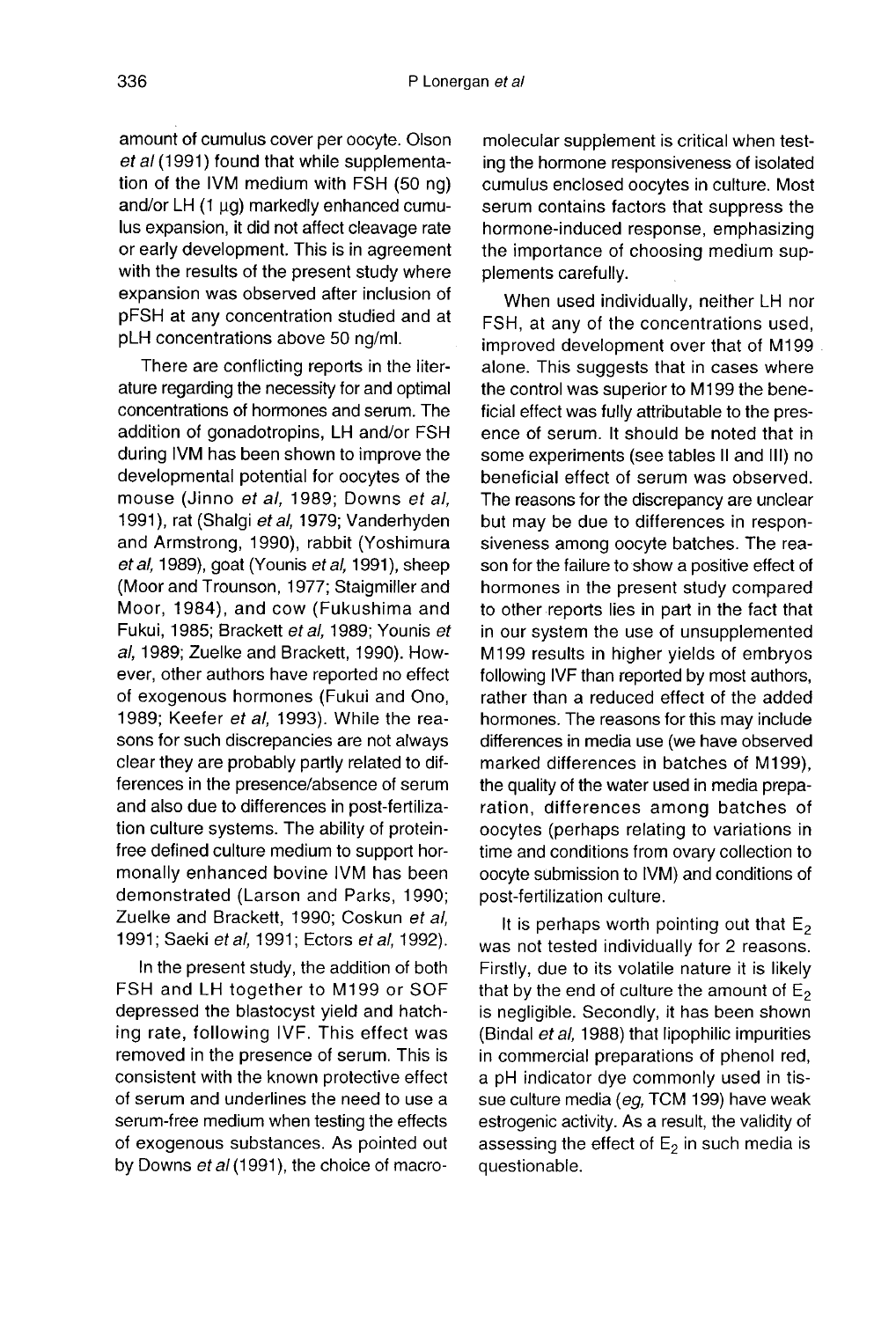It is interesting to note that rates of fertilization as assessed by cleavage after insemination were apparently unaffected by the presence of serum. This would suggest that zona hardening is not a problem in bovine oocytes as has been reported in mice (Downs et al, 1986) and rats (Vanderhyden et al, 1989; Zhang et al, 1991).

Despite a wide variety of protocols for the production of bovine embros, no one system has been proven to be consistently better. While a certain proportion of early developmental failure may be attributable to suboptimal culture conditions, it is clear from the work of many authors that germinal vesicle stage oocytes may not be developmentally equivalent. Indeed, one could question whether blastocyst yields in excess of 50% are realistically consistently achievable in practice given the morphological/qualitative heterogeneity of the raw material we began with (ie oocytes from slaughterhouse ovaries). As noted by Kruip et al (1979) no single culture system is likely to provide ideal conditions for oocytes obtained from every class of follicle. While oocytes for IVM are usually obtained from follicles 2-6 mm in size and at least 4-10 days away from any possible ovulation (Sirard et al, 1992), oocytes resuming meiosis in vivo originate from dominant follicles of about 15 mm in size (Pavlok et al, 1992). In addition, the IVM period lasts only 24 h, while the dominant follicle grows from 4 to 15 mm for approximately 5 d. It is likely therefore that developmental heterogeneity of chromosomally mature oocytes reflects intrinsic influences on the oocyte that occur differentially among follicles. Despite endless modifications of the IVM medium therefore, there may be a biological limit on the blastocyst yields achievable. It may well be that a prematuration treatment is necessary in order to allow the oocytes from smaller follicles, ie with 'interrupted' of folliculogenesis, to 'catch up' with those from larger follicles or those matured totally in vivo.

In conclusion to the present study, the identification of M199 as a completely defined medium capable of supporting the IVM of bovine oocytes in the absence of serum is an important step forward in the development of tools for the study of the specific metabolic requirements of maturing bovine oocytes. Studies in our laboratory are continuing to evaluate which serum components are responsible for the improved developmental competence of oocytes following IVM.

## ACKNOWLEDGMENTS

The authors express their gratitude to V Garnier for help in media prepartion and to the staff at the Blois and Tours Abattoirs for allowing access to ovaries. Thanks also to D Bouttier of CIA URCO, La Futoue, Rouillon, France for providing bull semen and to JF Beckers for providing pure pLH and pFSH. This work was financially supported by EEC (DG XII, grant B102-CT92- 0067) and INRA (AIP Ovocyte) grants.

#### **REFERENCES**

- Bindal RD, Carlson KE, Katzenellenbogen BS, Katzenellenbogen JA (1988) Lipophilic-impurities, not phenolsulfonphthalein, account for the estrogenic activity in commercial preparations of phenol red. J Steroid Biochem 31, 287-293
- Brackett BG, Zuelke KA (1993) Analysis of factors involved in the in vitro production of bovine embryos. Theriogenology39, 43-64
- Brackett BG, Younis Al, Fayrer-Hosken RA (1989) Enhanced viability after in vitro fertilization of bovine oocytes matured in vitro with high concentrations of luteinizing hormone. Fertil Steril 52, 319-324
- Chikamatsu N, Urakawa M, Fukui Y, Aoyagi Y, Ono H (1989) In vitro fertilization and early development of bovine follicular oocytes matured in different culture systems and inseminated with spermatozoa treated by different methods. Jpn J Anim Reprod 35, 154-158
- Coskun S, Sanbuissho A, Lin YC, Rikihisa Y (1991) Fertilizability and subsequent developmental ability of bovine oocytes matured in medium containing epi dermal growth factor (EGF). Theriogenology 36, 485-494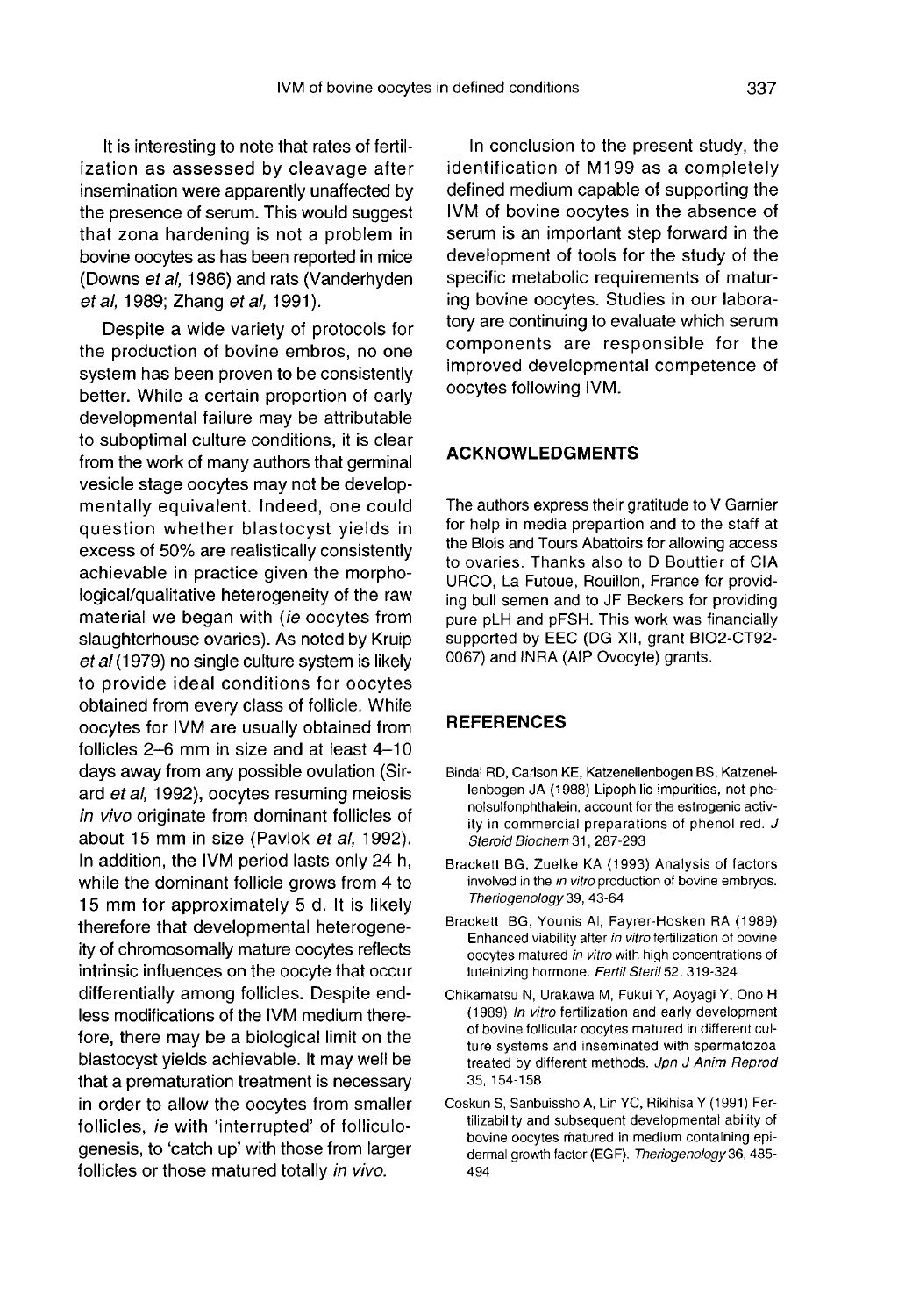- Critser ES, Leibfried-Rutledge ML, First NL (1986) Influence of cumulus cell association during in vitro maturation of bovine operates on embryonic development. Biol Reprod 34 (Suppl 1), 286
- Downs SM, Schroeder AC, Eppig JJ (1986) Serum maintains the fertilizability of mouse oocytes matured in vitro by preventing hardening of the zona pellucida. Gamete Res 15, 115-122
- Downs SM, Dow MPD, Fagbohun CF (1991) The meiotic response of cumulus cell-enclosed mouse oocytes to follicle-stimulating hormone in the presence of different macromolecules. J Exp Zool 258, 373-383
- Ectors FJ, Fontes RS, Thonon F et al (1992) Effect of non-protein medium during in vitro maturation on in vitro development of bovine embryos. Theriogenology37, 206
- Eppig JJ, Schroeder AC, Van de Sandt JJM, Ziomek CA, Bavister BD (1990) Developmental capacity of mouse oocytes that grow and mature in culture: the effect of modification of the protocol. Theriogenology 33, 89-100
- Fassi-Fihri N, Chupin D, Marquant-Le Guienne B, Thibier M (1991) Critical effect of granulosa cells from preovulatory follicles on IVM, IVF and embryonic development in cattle. Theriogenology 35, 128
- Faundez R, Spohr I, Boryczko Z (1988) Effect of follicle cells on maturation and in vitro fertilization of cattle oocytes. Proc 11th Int Congr Anim Reprod and AI (Dublin), 3, 325
- Fukui Y, Ono H (1989) Effects of sera, hormones and granulosa cells added to culture medium for in vitro maturation, fertilization, cleavage and development of bovine oocytes. J Reprod Fertil 86, 501-506
- Fukushima M, Fukui Y (1985) Effect of gonadotropins and steroids on the subsequent fertilizability of extrafollicular bovine oocytes cultured in vitro. Anim Reprod Sci 9, 323-332
- Jinno M, Sandow BA, Hodgen GC (1989) Enhancement of the developmental potential of mouse oocytes matured in vitro by gonadotropins and ethyendi aminetetraacetic acid (EDTA). J In Vitro Fertil Embryo Transfer6, 36-40 opment. Sandow BA, Hodgen GC (1<br>of the developmental potential<br>matured *in vitro* by gonadotrop<br>aminetetraacetic acid (EDTA). JIn<br>Transfer 6, 36-40<br>fer CL, Strice SL, Maki-Laurila<br>embryo development *in vitro*: effection c
- Keefer CL, Strice SL, Maki-Laurila M (1991) Bovine embryo development in vitro: effect of in vitro maturation conditions on fertilization and blastocyst devel-<br>opment. Theriogenology 35, 223
- Keefer CL, Stice SL, Dobrinsky J (1993) Effect of folliclestimulating hormone and luteinizing hormone during bovine in vitro maturation on development following in vitro fertilization and nuclear transfer. Mol Reprod Dev36, 469-474
- Kruip TAM, Dieleman SJ, Moor RM (1979) Steroid production by bovine follicles in vitro: influence of size, stage of cycle and culture system. Ann Biol Anim Biochim Biophys 19, 1537-1545
- Larson SF, Parks JE (1990) In vitro maturation and fertilization of bovine oocytes in defined medium. Biol Reprod 42 (Suppl 1), 92
- Lu KH, Gordon I (1987) Effect of serum, hormones and cumulus cells of the in vitro maturation of bovine oocytes. Proc Soc Study of Fertil (York), Abstr 81
- Lutterbach A, Koll RA, Brem G (1987) In vitro maturation of bovine oocytes in coculture with granulosa cells and their subsequent fertilization and development. Zuchthygiene 22, 145-150
- Moor RM, Trounson AO (1977) Hormonal and follicular factors affecting maturation of sheep oocytes in vitro and their subsequent developmental capacity. J Reprod Fertil49, 101-109
- Olson SE, Thomas WK, Seidel GE (1991) Effects of gonadotropins during in vitro maturation of bovine oocytes on subsequent embryonic development. Theriogenology 35, 250
- Pavlok A, Lucas-Hahn A, Niemann H (1992) Fertilization and developmental competence of bovine ooytes derived from different categories of antral follicles. Mol Reprod Dev31, 63-67
- Rose TA, Bavister BD (1992) Effect of oocyte maturation medium on in vitro development of in vitro fertilized bovine embryos. Mol Reprod Dev 31, 72-77
- Saeki K, Hoshi M, Leibfried-Rutiedge ML, First NL (1991) In vitro fertilization and development of bovine oocytes matured in serum-free medium. Biol Reprod 44, 256-260
- Shalgi R, Dekel N, Kraicer PF (1979) The effect of LH on the fertilizability and developmental capacity of rat oocytes matured in vitro. J Reprod Fertil 55, 429-435
- Sirard MA, Parrish JJ, Ware CB, Leibfried-Rutledge ML, First NL (1988) Culture of bovine oocytes to obtain developmentally competent embryos. Biol Reprod 39, 546-552
- Sirard MA, Coenen K, Bilodeau S (1992) Effects of fresh or cultured follicular fractions on meiotic resumption in bovine oocytes. Theriogenology 37, 39-57
- Staigmiller RB, Moor RM (1984) Effect of follicle cells on the maturation and developmental competence of ovine oocytes matured outside the follicle. Gamete Res 9, 221-229
- Takahashi Y, First NL (1992) In vitro development of one-cell bovine embryos: influence of glucose, lactate, pyruvate, amino acids and vitamins. Theriogenology 37, 963-978
- Trounson A, Pushett D, Macellan LJ, Lewis I, Gardner DK (1994) Current status of IVM/IVF and embryo culture in humans and farm animals. Theriogenology 41, 57-66
- Vanderhyden BC, Armstrong DT (1989) Role of cumulus cells and serum on the in vitro maturation, fertilization and subsequent development of rat oocytes. Biol Reprod 40, 720-728
- Vanderhyden BC, Armstrong DT (1990) Effects of gonadotropins and granulosa cell secretions on the maturation and fertilization of rat oocytes in vitro. Mol Reprod Dev 26(4), 337-346